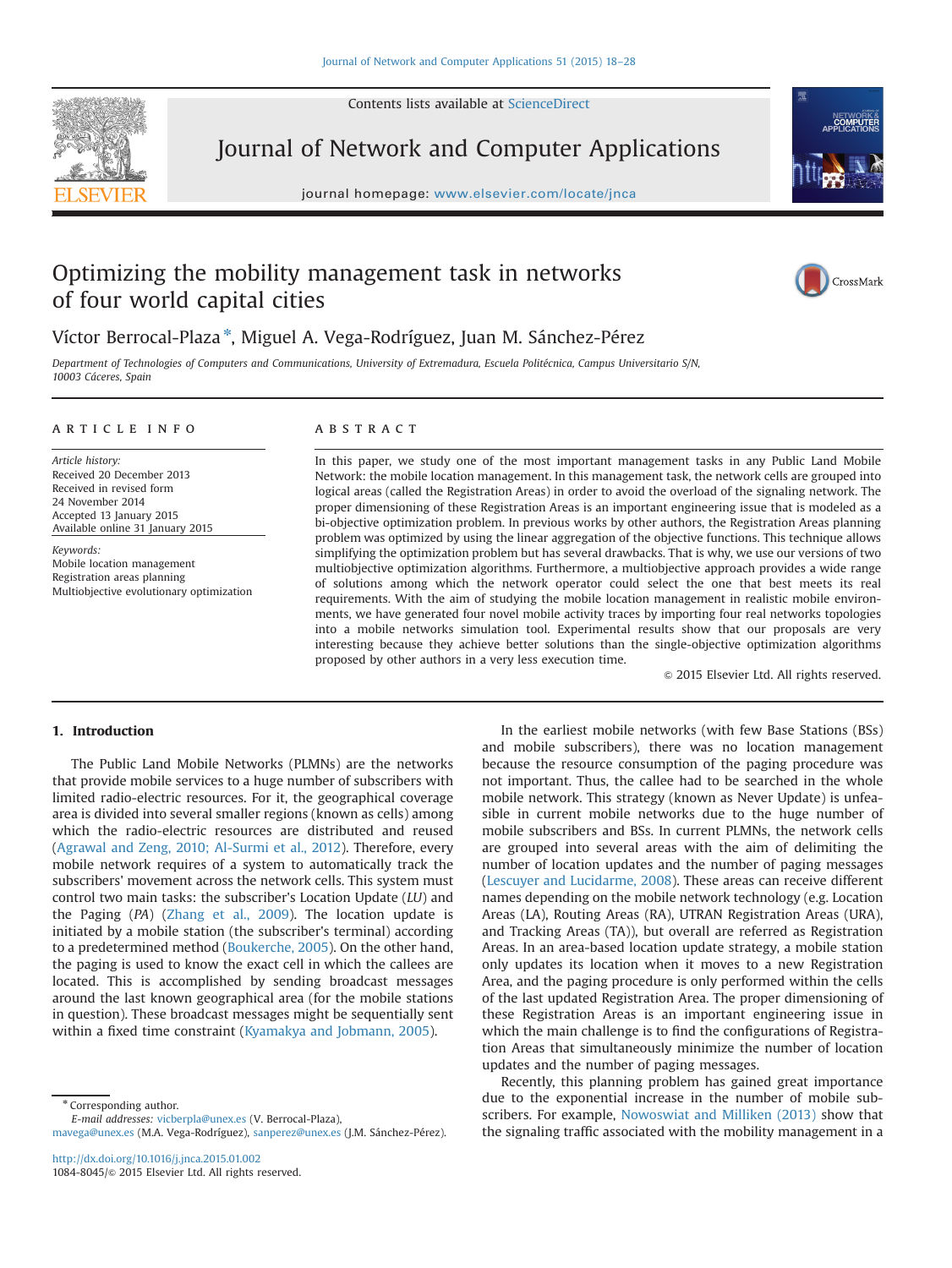large metropolitan LTE (Long Term Evolution) network is more than 33% of the total signaling load. That is the reason why we can find several works in which different optimization techniques have been applied to optimize the registration areas planning (in Section 2 we detail these works). In our previous works (Berrocal-Plaza et al. 2012a,b, 2013, 2014a,b), we analyzed the behavior of our algorithms in a set of test networks widely studied in the literature: the SUMATRA network (SUMATRA) (a test network developed by the Stanford University) and the test networks published in Taheri and Zomaya (2004, 2005a,b, 2007). After studying these networks, we noticed that both the SUMATRA network and the set of test networks presented in Taheri and Zomaya (2004, 2005a,b, 2007) have important weaknesses. On one hand, the mobile activity in the SUMATRA network (in which the subscribers have low mobility and high call rate) is far from the estimations of the CTIA report (Mobile Communications Association, 2011) (CTIA is the acronym for Cellular Telephony and Internet Association). This is because the SUMATRA network is based on a real network of 1995, an era when the Public Land Mobile Networks were in their infancy. On the other hand, the test networks developed in Taheri and Zomaya (2004, 2005a,b, 2007) present a few number of regular cells (up to 63), which is far from the topology of current mobile networks (with hundreds of heterogeneous network cells). In this work, we provide to the research community four novel test networks that avoid these drawbacks and combine the goodness of the SUMATRA network (SUMATRA) (high number of heterogeneous network cells) and the goodnesses of the test networks presented in Taheri and Zomaya (2004, 2005a,b, 2007) (user's call and mobility patterns close to those that we can find in current mobile networks, Kyamakya and Jobmann, 2005; Mobile Communications Association, 2011). The test networks proposed in this paper are based on real mobile networks, which were recorded by using a Symbian software application running on consumer mobile terminals (Cowling, 2004). Our test networks are hosted on [http://arco.unex.es/vicberpla/MAT.html.](http://arco.unex.es/vicberpla/MAT.html)

The paper is organized as follows. The related work is discussed in Section 2. Section 3 defines the problem formulation. The main features of a Multiobjective Optimization Problem are presented in Section 4. Our versions of two well-known multiobjective evolutionary algorithms (the Non-dominated Sorting Genetic Algorithm II (NSGAII) and the Strength Pareto Evolutionary Algorithm 2 (SPEA2)) are shown in Section 5. Our test networks, simulation results, comparisons with other algorithms, and an analysis of our solutions are discussed in Section 6. Finally, our conclusion and future work are summarized in Section 7.

#### 2. Related work

There are several works in which different optimization techniques have been applied with the goal of finding the best possible configuration of Registration Areas. Gondim was one of the first authors to argue that the Registration Areas planning (concretely the location areas planning) is an NP-hard combinatorial optimization problem due to the huge size of the objective space. In his work, he proposed a Genetic Algorithm (GA) to solve this optimization problem (Gondim, 1996). Demestichas et al. investigated the dimensioning of location areas in different environments with three single-objective metaheuristics (Simulated Annealing (SA), Tabu Search (TS), and GA) (Demestichas et al., 2000). Ozugur (2005) proposed a Genetic Algorithm for finding the configuration of LA-RA that best balances the signaling load associated with the mobile location management. Subrata and Zomaya studied a dynamic location update based on the location areas strategy in the SUMATRA network (Subrata and Zomaya, 2003). Taheri and Zomaya proposed a set of test networks (Taheri and Zomaya, 2004, 2005a,b, 2007) in which the user's call and mobility patterns are close to those that we can find in real networks (Kyamakya and Jobmann, 2005; Mobile Communications Association, 2011). Furthermore, they implemented the following optimization algorithms: Hopfield Neural Network (HNN), Simulated Annealing (SA), Genetic Algorithm (GA), and combinations of GA with HNN. Subsequently, Almeida-Luz et al. proposed the use of Differential Evolution (DE) (Almeida-Luz et al., 2008, 2011) and Scatter Search (SS) (Almeida-Luz et al., 2009a,b) to optimize the location areas planning in the SUMATRA network and in the test networks presented in Taheri and Zomaya (2004, 2005a,b, 2007).

It should be noted that, in all these previous works, the two objective functions related to the location management problem were linearly combined with the aim of simplifying the optimization problem. However, the linear aggregation of the objective functions has several drawbacks (see Section 3). That is the reason why our research focuses on the design of multiobjective metaheuristics to find the best possible configurations of Registration Areas. Furthermore, a multiobjective approach provides us (in a single run) a wide set of solutions among which the network operator could select the one that best meets the real state of the signaling network (i.e. considering the signaling load of the remaining management tasks).

#### 3. Registration areas planning problem

Mobility management is an important task in any Public Land Mobile Network. When the mobile terminals are in 'active mode', the network must know the subscriber location at a cell level to automatically switch the radio-electric resources of a call-in process whenever the caller/callee moves to a new cell. This is driven by the handover procedure, which is out of the scope of our work. For mobile terminals in 'idle mode', a cell level location management leads to an unnecessary overload of the signaling network. For that reason, the location management of 'idle' terminals is performed at a registration area level. In this way, a mobile station only updates its location when it moves to a new registration area (every network cell periodically broadcasts the identity of its registration area), and a paging message is sent in all the cells within the last updated registration area (for the callee's terminal in question) (Kyamakya and Jobmann, 2005). For definition, a registration area is a continuous and non-overlapped set of network cells (except in UMTS, where the registration areas might be overlapped) (Lescuyer and Lucidarme, 2008).

The proper dimensioning of the registration areas is an important engineering issue that involves two objective functions:

$$
\bm{f}_1 = \min\left\{LU = \sum_{t = T_{ini}}^{T_{fin}} \sum_{i=1}^{N_{user}} \gamma_{t,i}\right\},\tag{1}
$$

$$
f_2 = \min \left\{ PA = \sum_{t = T_{ini}}^{T_{fin}} \sum_{i=1}^{N_{user}} \rho_{t,i} \cdot \text{NA}[RA_t[i]] \right\}.
$$
 (2)

Eq. (1) formulates the first objective function: minimize the number of location updates (or location update cost, LU). The second objective function is expressed as Eq. (2): minimize the number of paging messages (or paging cost, PA). The nomenclature used in these two equations is explained in Table 1. Note that these two objective functions are conflicting:

• The number of location updates is reduced to its minimum when all the network cells belong to the same registration area  $(\gamma_{t,i} = 0, \forall t \in [T_{ini}, T_{fin}]$ , and  $\forall i \in [1, N_{user}])$ . However, this configuration of required proposition areas maximizes the number of paging uration of registration areas maximizes the number of paging messages because an incoming call will generate a paging